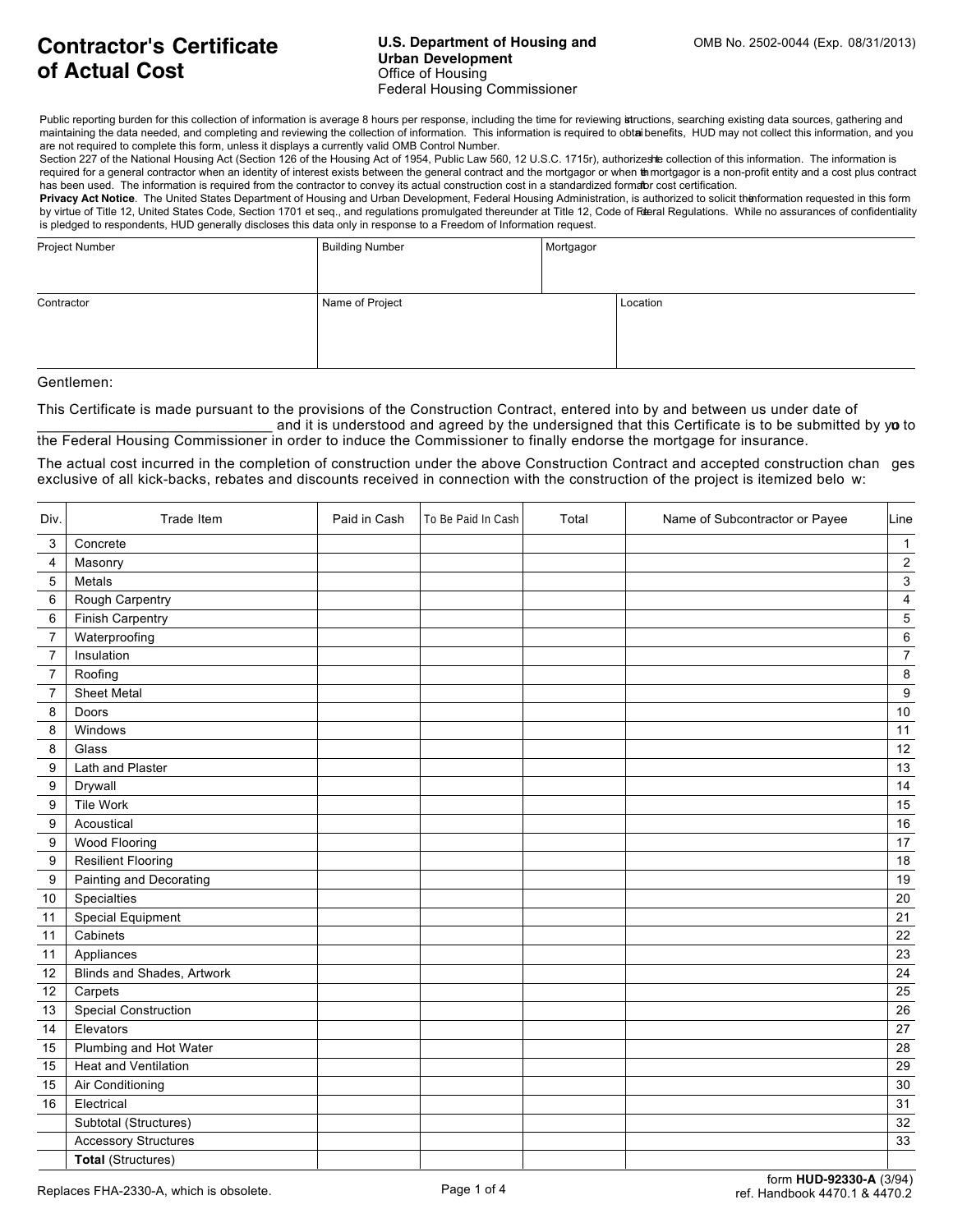| Div.           | Trade Item                              | Paid in Cash | To be Paid Cash | Total | Name of Subcontractor or Payee | Line |
|----------------|-----------------------------------------|--------------|-----------------|-------|--------------------------------|------|
| $\overline{2}$ | Earth Work                              |              |                 |       |                                | 35   |
| 2              | <b>Site Utilities</b>                   |              |                 |       |                                | 36   |
| 2              | Roads and Walks                         |              |                 |       |                                | 37   |
| $\overline{2}$ | Site Improvements                       |              |                 |       |                                | 38   |
| 2              | Lawns and Planting                      |              |                 |       |                                | 39   |
| 2              | <b>Unusual Site Conditions</b>          |              |                 |       |                                | 40   |
|                | Total (Land Improvements)               |              |                 |       |                                | 41   |
|                | Total (Structure and Land Improvements) |              |                 |       |                                | 42   |
|                | <b>General Requirements</b>             |              |                 |       |                                | 43   |
|                | General Overhead                        |              |                 |       |                                | 44   |
|                | Miscellaneous (Labor and Materials)*    |              |                 |       |                                | 45   |
|                | <b>Bond Premium</b>                     |              |                 |       |                                | 46   |
|                | Other Fees-Paid by Contractor           |              |                 |       |                                | 47   |
|                |                                         |              |                 |       |                                | 48   |
|                | <b>Total Costs</b>                      |              |                 |       |                                | 49   |

\* Total purchases of materials and cost of labor amounting to less than \$1,000 may be included as a lump sum under miscellaneousmaterials and labor. Costs exceeding this amount for materials and labor must be allocated to the trade item under which they were expended on HUD-92330-A worksheets 3 and 4.

**Itemized Breakdown Note:** If additional space is required for these or other items, append Rider thereto, with references and initial. When more than on e subcontractor is performing a trade item, the attached work sheet must be completed giving the information indicated.

| General Requirements (Job Overhead)   |       | Other Fees-Paid by Contractor |       |  |
|---------------------------------------|-------|-------------------------------|-------|--|
| Item                                  | Total | Item                          | Total |  |
| Supervision                           | \$    |                               | \$    |  |
| <b>Field Engineering</b>              |       |                               |       |  |
| Field Office Expense                  |       |                               |       |  |
| <b>Temporary Facilities</b>           |       |                               |       |  |
| <b>Temporary Utilities</b>            |       |                               |       |  |
| Cleaning and Rubbish Removal          |       |                               |       |  |
| Watchmen Wages                        |       |                               |       |  |
|                                       |       |                               |       |  |
|                                       |       |                               |       |  |
|                                       |       |                               |       |  |
| <b>Total for General Requirements</b> | \$    | Total                         | -\$   |  |

The undersigned hereby certifies that: (Check One)

 $\Box$  There has not been and is not now any identity of interest between mortgagor and/or general contractor on the one hand and any subcontractor, material supplier or equipment lessor on the other.

The accompaniment contains a statement fully describing any identities of interest. Identity of Interest is defined as follows: When there is any financial interest of the party of the first part in the party of the second part; when one or more of the officers directors or stockholders or the part of the first part is also an officer, director or stockholder of the party of the second part; when any officer, rector or stockholder of the party of the first part has any financial interst whatsoever in the party of the second part; when the part of the second part advances any funds to the party of the first part; when the party of the second part provides and pays on behalf of the party of the first part the cost of any architectural services or engineering services other thatn those of a surveyor, general superintendent, or engineer employed by a general contract in connection with its obligations under the construction contract; when the party of the second part takes st ock or any interest in the party of the first part as part of the consideration to be paid them; when there exist or come into being any s ide deals, agreements, contracts or undertakings entered into or contemplated, thereby altering, amending or cancelling any of the required closing documents except as approved by the Commissioner.

All amounts shown have been reduced to give effect to the amount(s) of any kickbacks, rebates, adjustments, discounts, or anytber devices which had the effect of reducing the actual cost, and all amounts shown above as "to be paid in cash" will be so paid within for five (45) days after final endorsement.

**Note:** This certificate must be supported by a certification as to actual cost by an independent Certified Public Accountant or by an independent public accountant as required for Forms HUD-3305 or 3306.

I hereby certify that all the information stated herein, as well as any information provided in the accompaniment herewith, is true and accurate. **Warning:** HUD will prosecute false claims and statements. Conviction may result in criminal and/or civil penalties. (18 U.S.C. 1001, 1010, 1012; 31 U.S.C. 3729, 3802)

Signature: Date:

X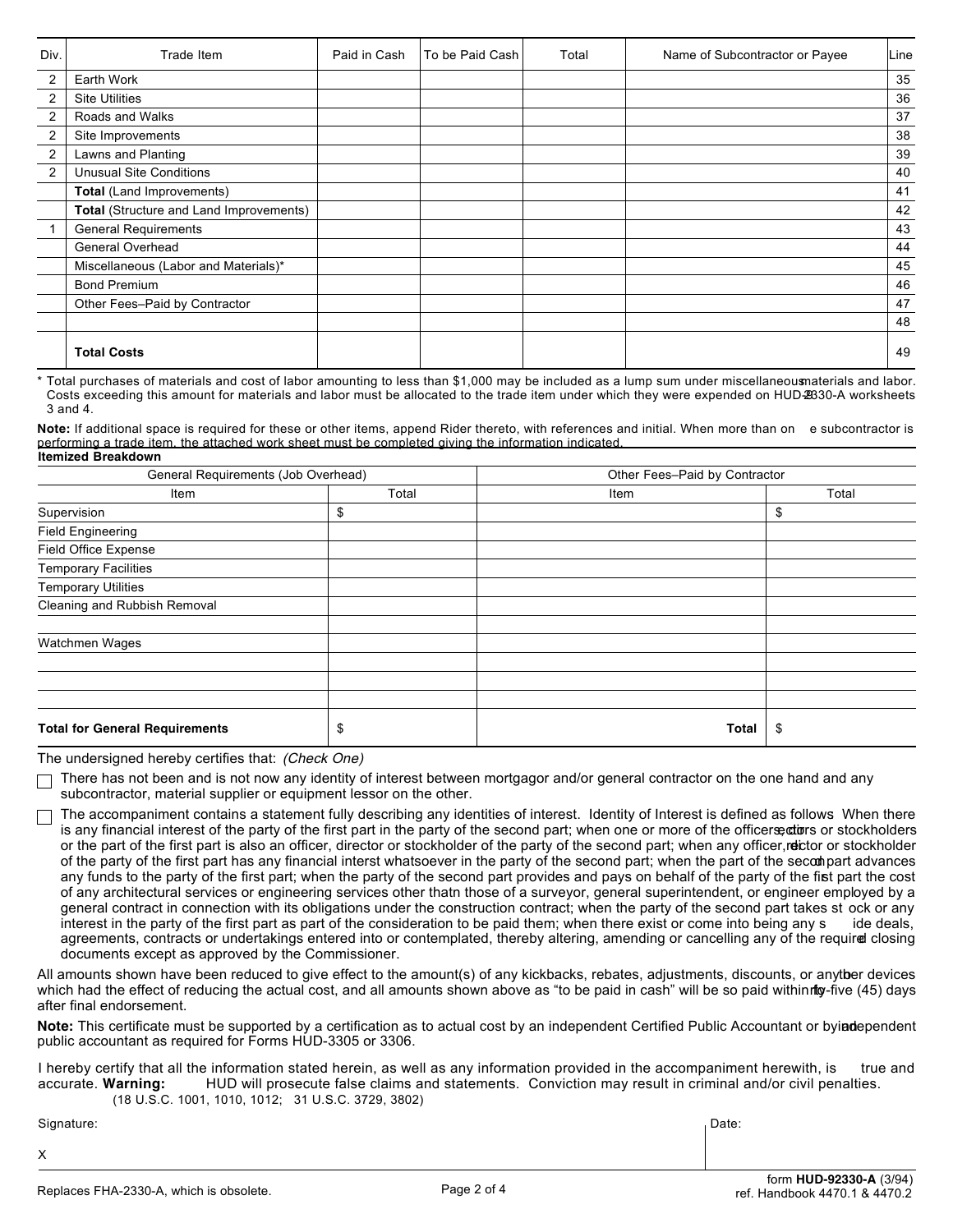## 3 Concrete 4 Masonry 5 Metals 6 | Rough Carpentry 6 | Finish Carpentry 7 Waterproofing 7 | Insulation 7 Roofing 7 | Sheet Metal 8 Doors 8 Windows 8 Glass 9 | Lath and Plaster 9 Drywall 9 | Tile Work 9 Acoustical 9 | Wood Flooring 9 | Resilient Flooring Div. Trade Item **Paid in Cash To be Paid Cash Total Name of Subcontractor or Payee Worksheet**